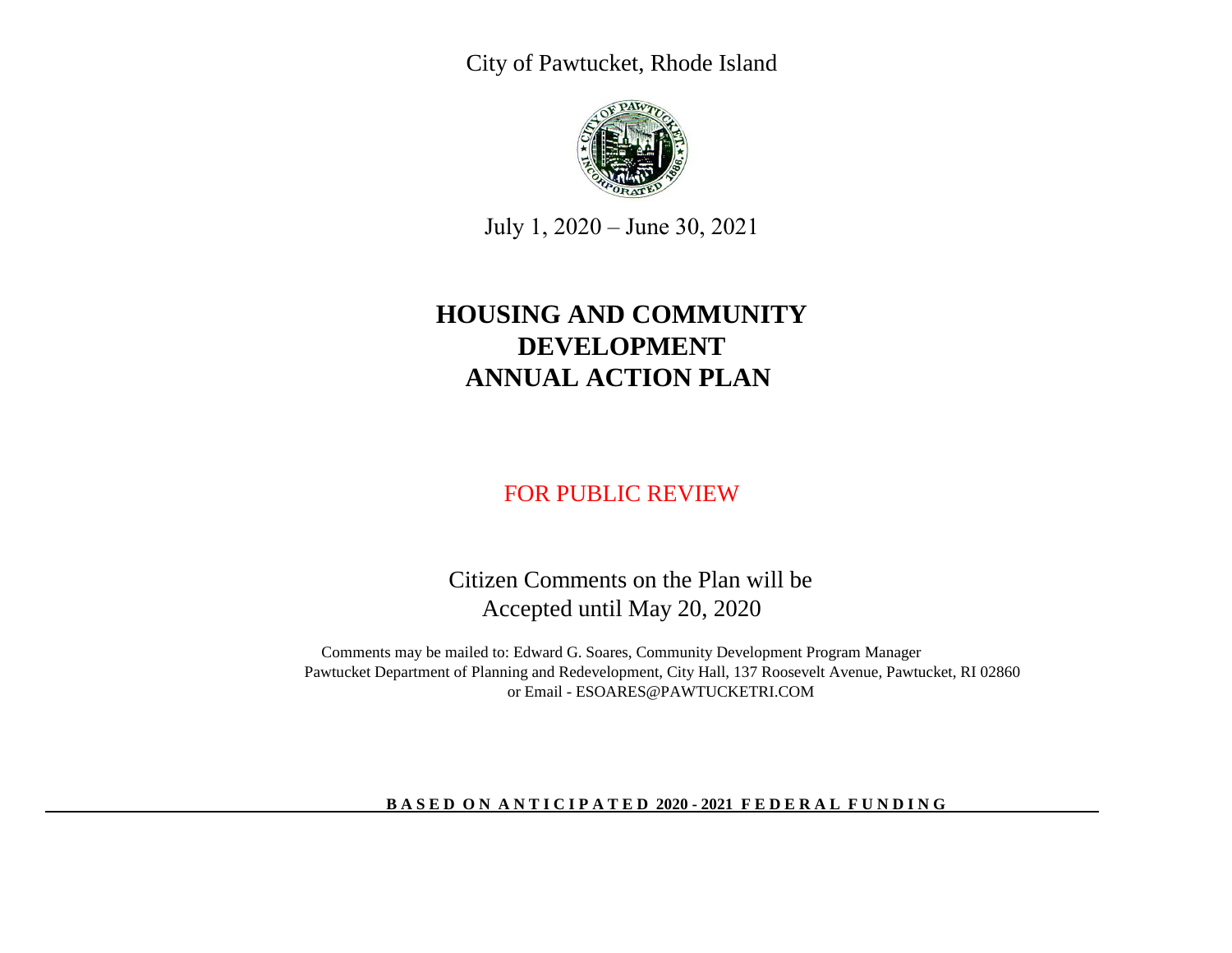City of Pawtucket, RI 2020-2021 Housing and Community Development Action Plan for Program Year 46 (July 1, 2020 - June 30, 2021)

## **I. Community Development Block Grant Program**

| Anticipated 2020-2021 Federal CDBG Allocation Amount<br>Anticipated Program Income for Upcoming 2020-2021 Year*<br>TOTAL CDBG ALLOCATION | \$1,845,953<br>\$120,000<br>\$1,965,953 |
|------------------------------------------------------------------------------------------------------------------------------------------|-----------------------------------------|
| II. HOME Housing Investment Partnership Program<br>Anticipated 2020-2021 Federal HOME Allocation Amount                                  | \$559,392                               |
| III. Emergency Solutions Grant Program<br>Anticipated 2020-2021 Federal ESG Allocation                                                   | \$159,116                               |
| <b>TOTAL EST. FED. FUNDING BUDGET FOR 2020-2021</b>                                                                                      | \$2,684,461                             |

## **I. 2020-2021 Community Development Block Grant Summary**

| Anticipated 2020-2021 Federal CDBG Allocation  | \$1,845,953 |
|------------------------------------------------|-------------|
| Anticipated CDBG Program Income for 2020-2021* | \$120,000   |
| Anticipated 2020-2020 CDBG Total Budget        | \$1,965,953 |

\*This figure is a projection based upon anticipated loan repayments in the upcoming 2020-2021 program year (see accompanying detail).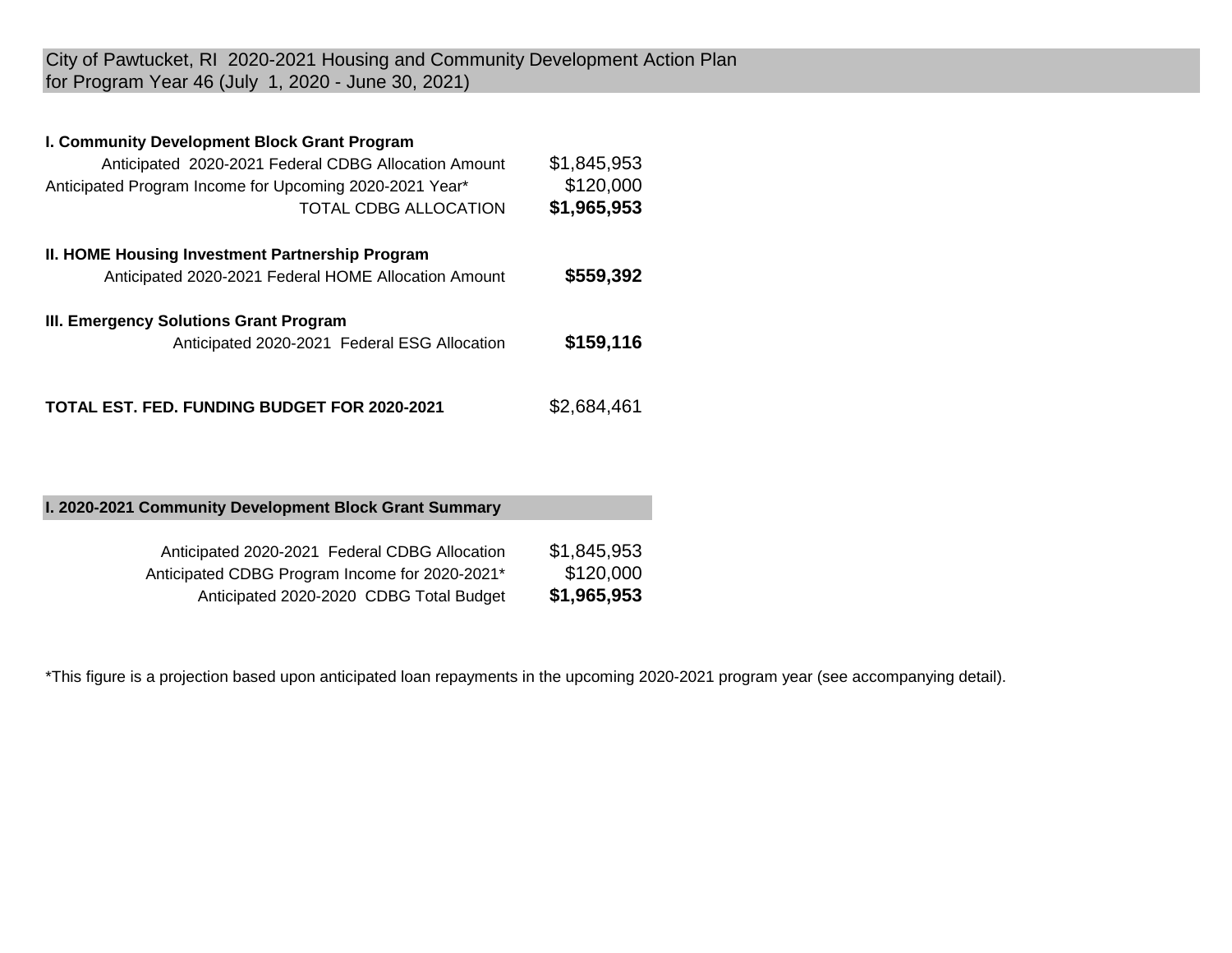## **2020-2021 CDBG BUDGET BREAKDOWN BY PROGRAM AREA**

| Anticipated 2020-2021 CDBG BUDGET               |                          |
|-------------------------------------------------|--------------------------|
| 1. Public Service Allocation                    | \$1,965,953<br>\$387,190 |
| 2. Comm. Dev. Activities Allocation             | \$1,204,773              |
| 3. Administrative and Planning Allocation (20%) | \$373,990                |

## **\*2019-2020 Community Development Block Grant Detail Notes**

| Anticipated CDBG Program Income for 2020-2021 Program Year |           |
|------------------------------------------------------------|-----------|
| Pawt. Redev. Agency Residential Rehab Loan Payments        | \$65,000  |
| Pawt. Bus. Dev. Loan Corp. Business Loan Payments          | \$55,000  |
| TOTAL PROGRAM INCOME ANTICIPATED                           | \$120,000 |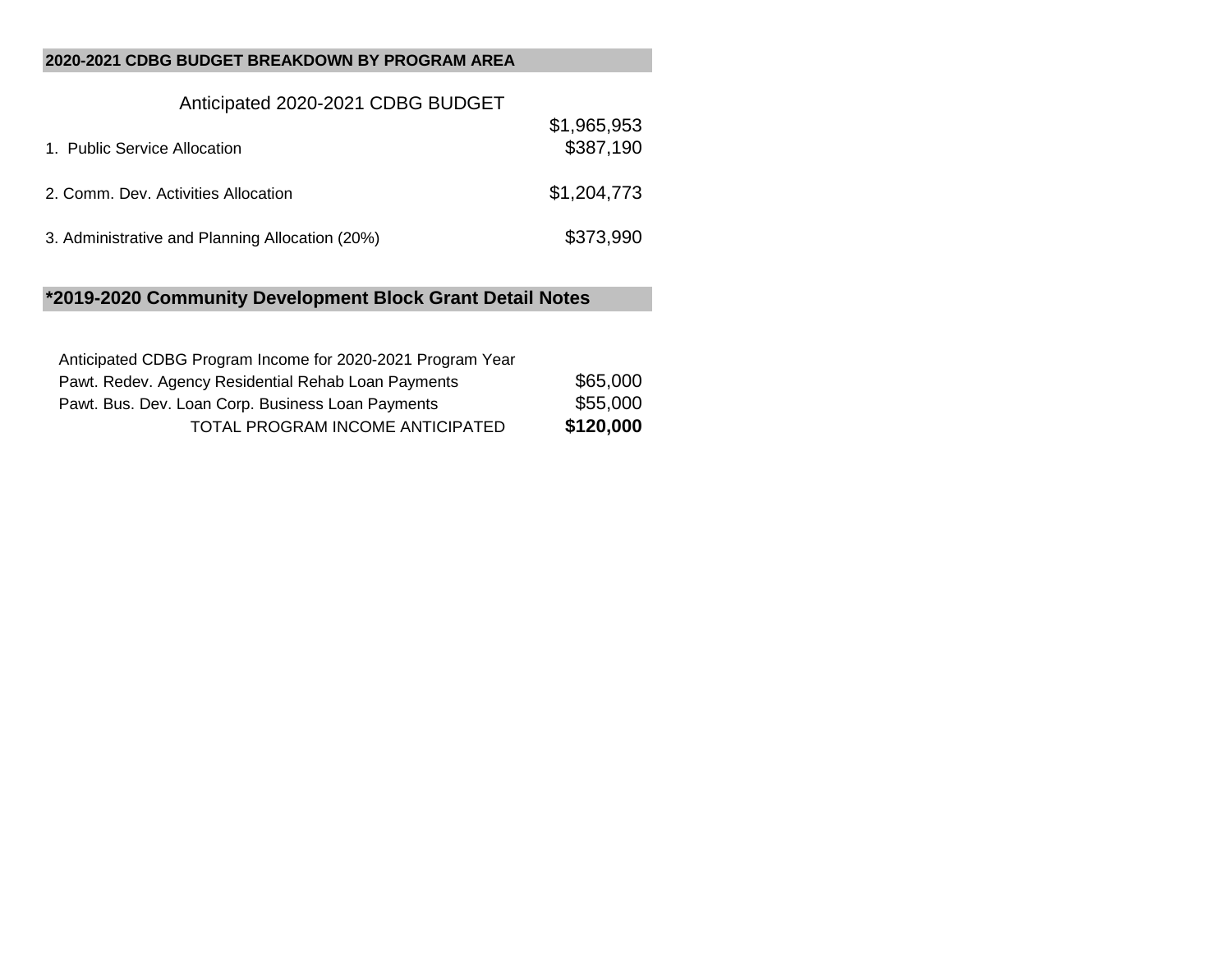# **PUBLIC SERVICE ACTIVITIES DESCRIPTION**

| <b>I. Senior Services</b>                                   | <b>BUDGET</b> |                                                                   |
|-------------------------------------------------------------|---------------|-------------------------------------------------------------------|
| Pawt. Senior Services/Senior Transportation                 | \$170,000     | Operation and Programming of the Leon Mathieu Senior Center       |
| New Horizons Adult Day Care                                 | \$30,000      | Adult Day Care for low/moderate Income Pawtucket Seniors.         |
| II. Child Care                                              |               |                                                                   |
| Pawtucket Family YMCA                                       | \$5,000       | Before/After School Care for School-aged Children in Pawtucket.   |
| <b>III. Counseling Services</b>                             |               |                                                                   |
| Day One (Sexual Assault & Trauma Resource Ctr. Of RI)       | \$4,000       | Services to Victims/Families of Sexual Assault.                   |
| Family Service of Rhode Island                              | \$25,000      | Police Go Team to Assist Victims of Violence                      |
| Nonviolence Institute                                       | \$6,000       | <b>Community Violence Intervention Services</b>                   |
| <b>IV. Summer Youth Programs</b>                            |               |                                                                   |
| Camp Ramsbottom (Boys & Girls Club)                         | \$15,000      | Provide Summer Camperships at Camp Ramsbottom.                    |
| Summer Teen Program (Boys & Girls Club)                     | \$3,000       | Teen Summer Program.                                              |
| SER Jobs for Progress, Inc.                                 | \$5,000       | Pawtucket Police Academy - Summer Youth Employment                |
| V. Adult Education Employment                               |               |                                                                   |
| <b>Children's Friend and Service</b>                        | \$6,000       | Education Services Job Training Program for Entry Level Employees |
| Farm Fresh Rhode Island                                     | \$5,000       | Training for Employment in Culinary Arts DCYF Youth Focus         |
| <b>VI. Youth Initiatives</b>                                |               |                                                                   |
| <b>B.V. Tourism Council River</b>                           | \$4,000       | Educational Outings on the Blackstone River Explorer Boat         |
| Pawtucket School Department                                 | \$10,000      | Robotics Program at Shea and Slater to focus on STEM              |
| Blackstone Valley Community Action Program Community Center | \$42,000      | <b>Woodlawn Community Center Programing</b>                       |
| <b>VII. Assistance To The Hungry</b>                        |               |                                                                   |
| Pawtucket Soup Kitchen                                      | \$32,400      | Operation of the Pawtucket Soup Kitchen                           |
| <b>Blackstone Valley Emergency Food Center</b>              | \$17,000      | Operations of a Food Pantry                                       |
| <b>VII. Housing Assistance</b>                              |               |                                                                   |
| Blackstone Valley Community Action Program, Inc.            | \$7,790       | <b>Fair Housing Advocate</b>                                      |
| <b>TOTAL CDBG PUBLIC SERVICES</b>                           | \$387,190     |                                                                   |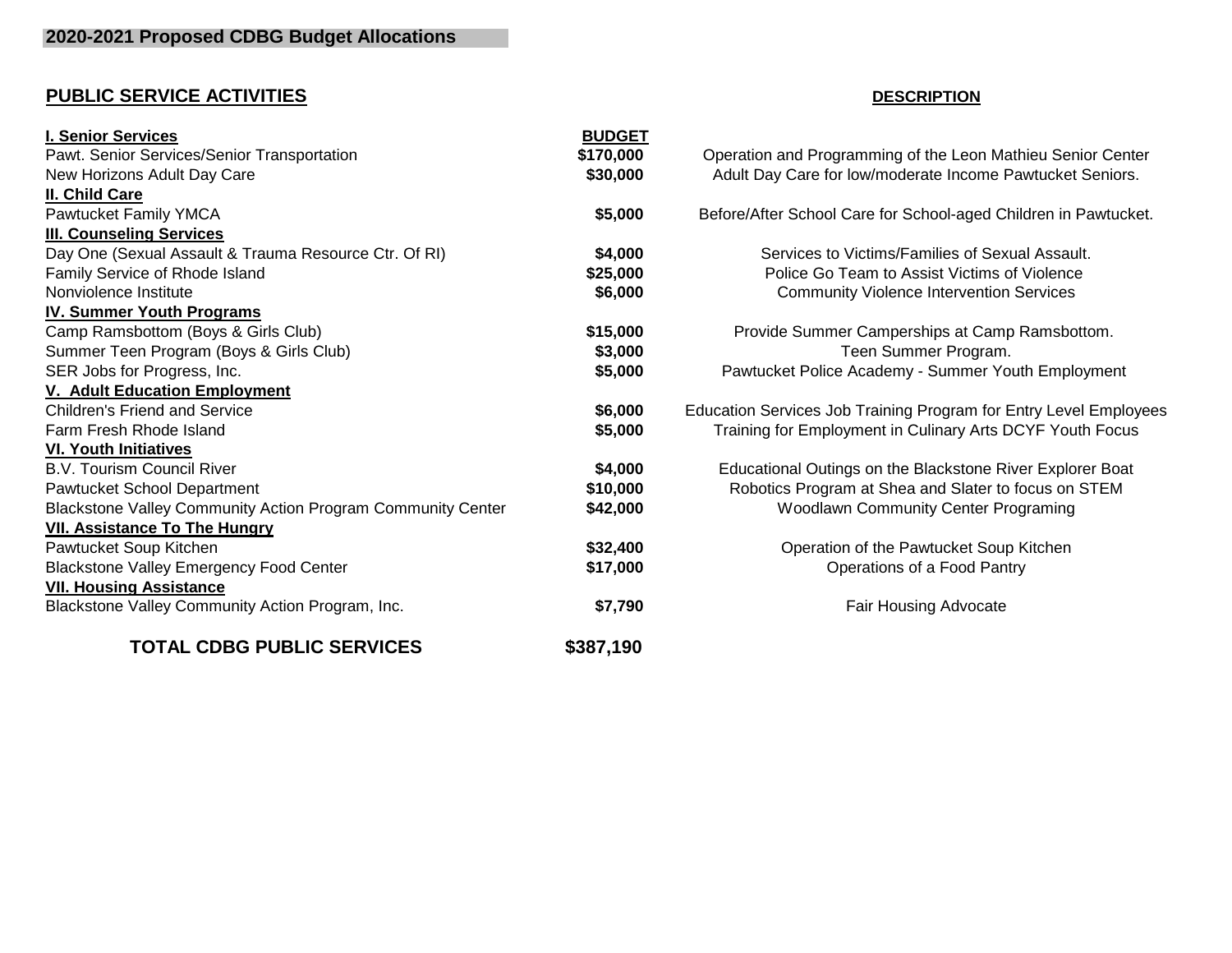## **2020-2021 COMMUNITY DEVELOPMENT ACTIVITIES DESCRIPTION**

| I. Facility Improvement Projects:                      | <b>BUDGET</b> |                                                                              |
|--------------------------------------------------------|---------------|------------------------------------------------------------------------------|
| Pawtucket Housing Authority                            | \$50,000      | Community Garden Greenhouse 483 Weeden Street, Galego Court                  |
| II. DPR Sponsored Improvement Projects:                |               |                                                                              |
| Downtown Street and Sidewalk, Streetscape Improvements | \$150,000     | Street Trees, Sidewalk and Pedestrian Safety Improvements                    |
| <b>Blackstone Valley Bikeway</b>                       | \$304,773     | Pawtucket portion of the Blackstone Valley Bikeway                           |
| <b>Citywide Street Tree Planting</b>                   | \$50,000      | Street Trees in CDBG Eligible Neighborhoods                                  |
| Barton Street/Pine Street Streetscape Improvements     | \$200,000     | Street Trees, Sidewalk and Pedestrian Safety Improvements                    |
| <b>III. Economic Development:</b>                      |               |                                                                              |
| Pawtucket's Business Development Corp. Business Loans  | \$100,000     | Program Income Repayments to be Recycled for Lending Activity                |
| Proreso Latino                                         | \$20,000      | Minority Small Business Outreach Program                                     |
| IV. Pawtucket Redevelopment Agency Renewal:            |               |                                                                              |
| 354 Pine Street Brownfields Clean Up                   | \$100,000     | Brownfields Clean Up Expenses at 354 Pine Street.                            |
| Pawtucket Redevelopment Agency Housing Rehab Program   | \$200,000     | PRA to partner with organization to offer Residential Rehabilitation Program |
| Pawt. Redevelopment Agency Property Mgmt.              | \$10,000      | Property Disposition of PRA-Owned Properties.                                |
| Pawt. Redevelopment Agency Spot Acquisition            | \$10,000      | <b>Acquisition of Blighted Properties</b>                                    |
| Pawt. Redevelopment Agency Spot Demolition             | \$10,000      | Demolition for Removing Blighted Properties                                  |
| <b>TOTAL CDBG ACTIVITIES</b>                           | \$1,204,773   |                                                                              |
|                                                        |               |                                                                              |
| 2020-2021 CDBG ADMINISTRATION/PLANNING                 | <b>BUDGET</b> | <b>DESCRIPTION</b>                                                           |

| 2020-2021 CDBG ADMINISTRATION/PLANNING |
|----------------------------------------|
|----------------------------------------|

| \$303,990   | I. Dept. of Planning and Redevelopment Administration |  |
|-------------|-------------------------------------------------------|--|
| \$70,000    | II. Pawtucket Redevelopment Agency Administration     |  |
| \$373,990   | <b>TOTAL CDBG ADMINISTRATION</b>                      |  |
| \$1,965,953 | <b>TOTAL ALL CDBG CATEGORIES</b>                      |  |

\$70,000 Administration Costs for Agency Programs.  $$373,990$ 

**\$303,990** Administration Costs for CDBG Grant Management.